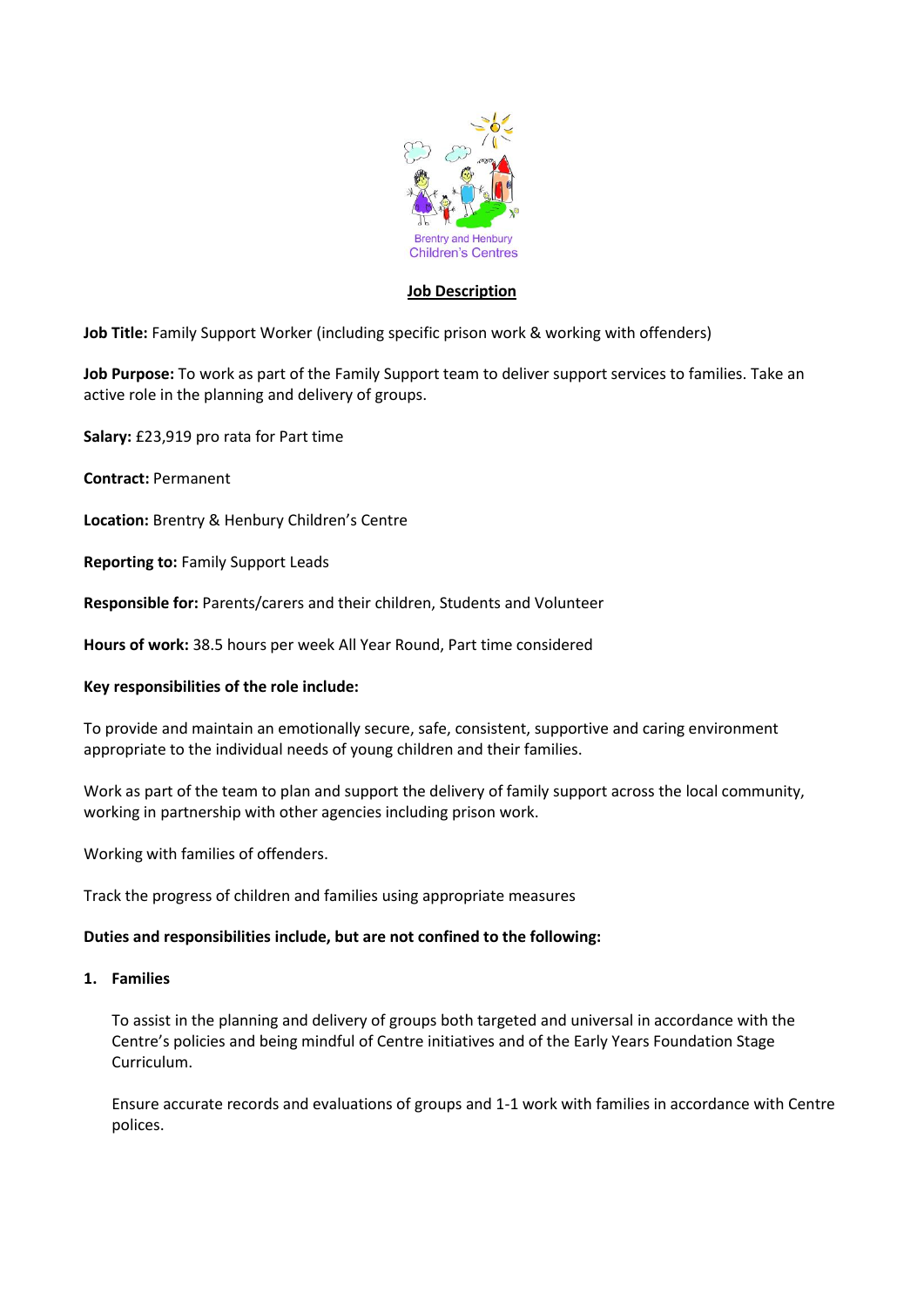Promote and value families' experiences within an anti-discriminatory framework.

Foster respectful, supportive and warm relationships with parents/carers and children by taking part in activities with them.

Plan a range of activities to meet the wants/needs of the family/families within each individual group, focusing on their interests.

Carry out home visits as required. Monitor and maintain records of intervention and progress of each individual family where additional support is necessary.

Liaise with parents, other team members and professionals as appropriate.

Maintain a child centred environment, reviewing room layout, appropriate displays and play materials to ensure the environment is stimulating and attractive.

Be aware of, and implement all of the Centre's Policies including Child Protection & Safeguarding, Equal Opportunities and Behaviour Management.

#### **2. Parents**

Encourage parental involvement in every aspect of the group you are delivering.

Show support for parents as stakeholders of the Centres/groups.

Ensure good communication between the team and parents by using a range of relevant strategies appropriate to the individual.

#### **3. Children's Centre Responsibilities**

To cover management shifts as necessary.

Work as a member of the team while accepting the individual responsibilities of the post.

Attend staff and other meetings as required.

Participate in fund-raising events.

Undertake training and regular appraisals as part of your personal and professional development.

Monitor the conditions of the toys and equipment in terms of health and safety and report any concerns immediately.

Work in compliance with the health and safety policy at all times.

Maintain high levels of record keeping as necessary in the course of your work.

Support students, trainees and volunteers.

Maintain and ensure the cleanliness of all group settings.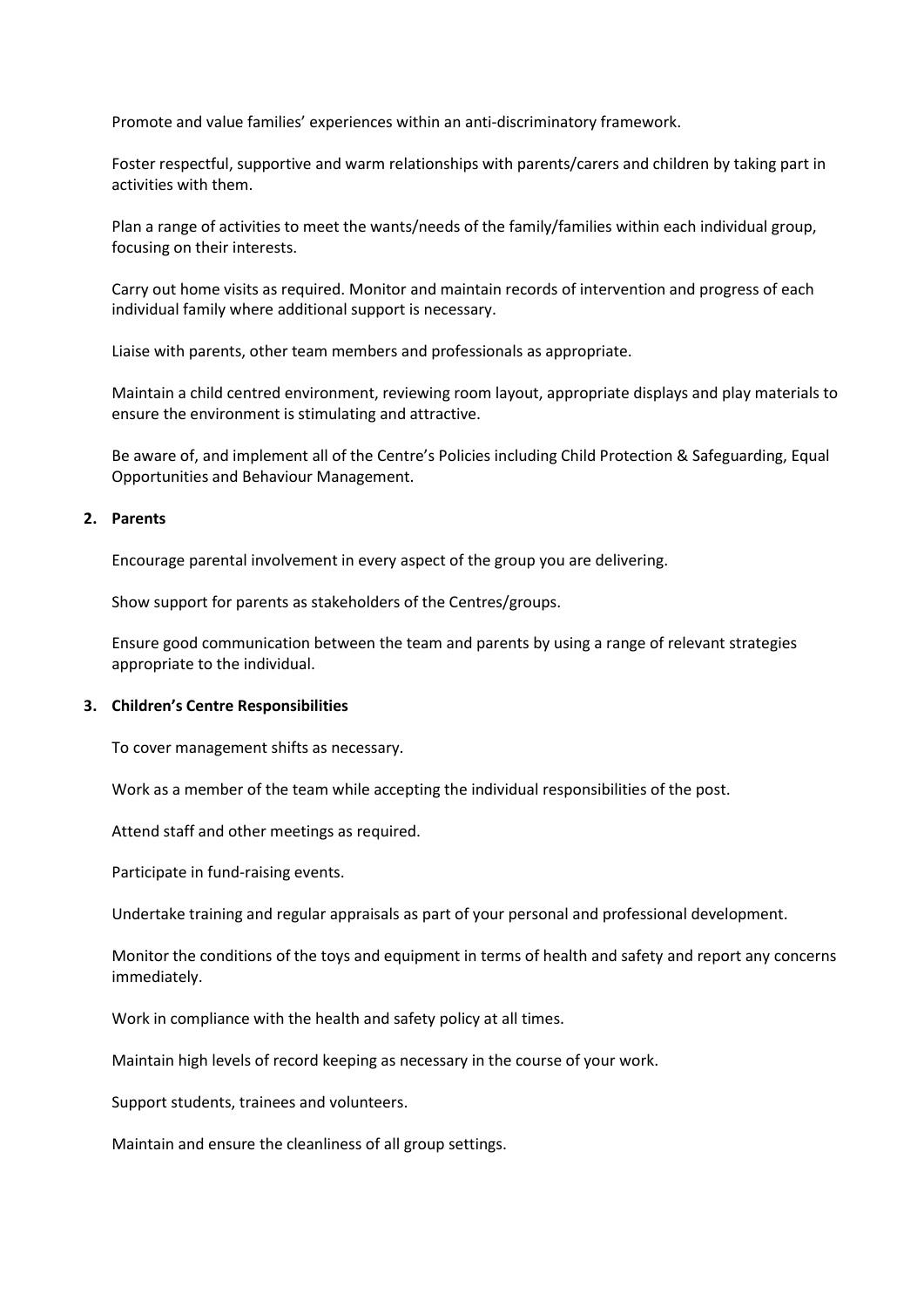Undertake any other duties required in keeping with the aims of this post.

#### **Individual Specification**

#### **Essential**

- 1. Minimum 2 of years' experience of working effectively in an early years setting or in Community Support work, meeting the developmental and health needs of the children under 5 and other specific needs to families.
- 2. Willingness to undertake relevant training for this post.
- 3. Good IT skills and the ability to use electronic computer systems.
- 4. Knowledge of equal opportunities.
- 5. Knowledge of child protection and safeguarding procedures.
- 6. Experience in identifying the needs of parents & carers & individual children.
- 7. Contributing towards assessment of family progress.
- 8. Good communication with children and families.
- 9. Proven skills in planning programmes for groups/individual families.
- 10. Effective and accurate verbal and written communication skills.
- 11. Ability to work towards the creation of a caring and safe environment.
- 12. Proven skills in organising activity to achieve defined targets.
- 13. Proven skills in developing family support programmes to develop parenting skills.
- 14. Proven ability to work as part of a team.
- 15. Ability to work with a variety of team members across a range of settings throughout the Community.
- 16. Due to covering a wide geographical area, a full driving license is required with access to a vehicle.

# **Desirable**

- 17. Level 3 qualification or above in a relevant discipline
- 18. Qualifications in BTEC National Diploma in Childcare Studies or CACHE Diploma in Childcare and Education (NNEB) or equivalent Social work or community work.
- 19. Experience of community development work.
- 20. Experience of working with offenders and or their families.
- 21. Baby massage training.
- 22. First Aid.
- 23. Familiarity with the concept of Children's Centres.
- 24. Willingness to undertake further training.

# **Application information**

Closing date: Ongoing

Please complete an Application Form which can be found on our website at: [http://bhchildrenscentre.org.uk/job-board/.](http://bhchildrenscentre.org.uk/job-board/)

Email documents to: [brentry@bhchildrenscentre.org.uk.](mailto:brentry@bhchildrenscentre.org.uk)

Ideal Start date: As soon as possible